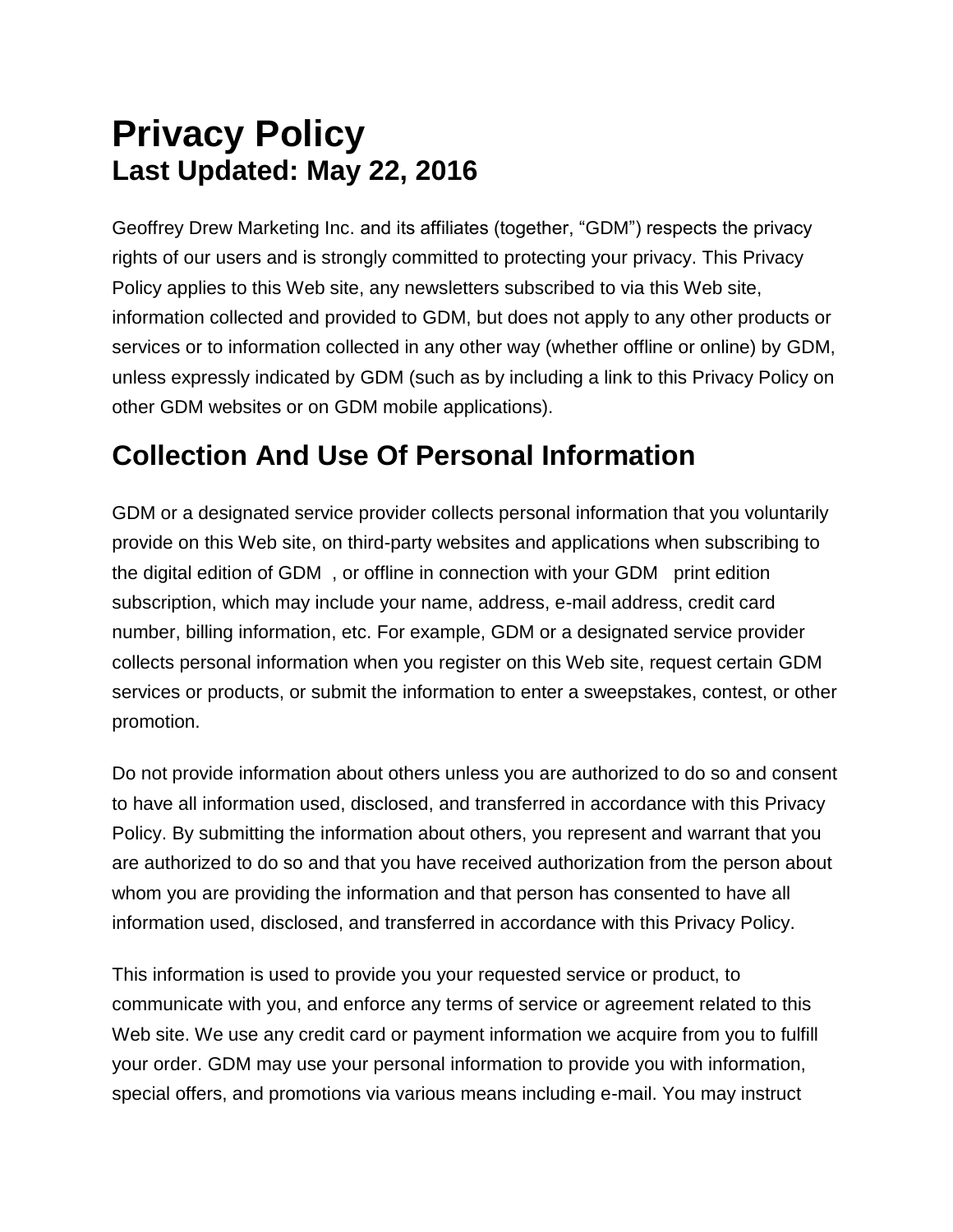GDM at any time not to use your personal information covered by this Privacy Policy to provide you with special offers and promotions. You can also update your settings for receiving offers and promotions by email. Your choice does not apply to any other GDM products or services to which you may subscribe or purchase. Please note that if you exercise choice in this manner, you will continue to receive communications concerning your account and products and services you requested, and in response to any requests for information by you. Please also note that this opt-out process may take some time to complete, consistent with applicable law.

#### **Use Of Cookies And Other Electronic Tools**

GDM and the parties with whom we work (e.g., service providers, business partners, advertisers and advertising servers) may place, view, and/or use "cookies", Web server logs, Web beacons, or other electronic tools to collect statistical and other information about your use of this Web site and other websites. This information may include information about the IP address of your computer, browser type, language, operating system, your mobile device, geo-location data, the state or country from which you accessed this Web site, the Web pages visited, the date and the time of a visit, the websites you visited immediately before and after visiting this Web site, the number of links you click within this Web site, the functions you use on this Web site, the databases you view and the searches you request on this Web site, the data you save on or download from this Website and the number of times you view an advertisement.

GDM and the parties with whom we work may use the information collected for various reasons, either on behalf of GDM or for the other parties' own purposes, including research, analysis, to better serve visitors to this Web site (such as by enabling log-in, providing access to certain sections of this Web site, providing customized content, or presenting online advertising on this Web site or other websites tailored to your interests as described further below), to compile aggregate and anonymous information about usage of this Web site and other websites, other statistics, etc. However, if you have deleted and disabled cookies, these uses will not be possible to the extent they are based on cookie information. To assist us with the uses described in this Privacy Policy, information collected about your use of this Web site or other websites may be combined with personal or other information about you from other online or offline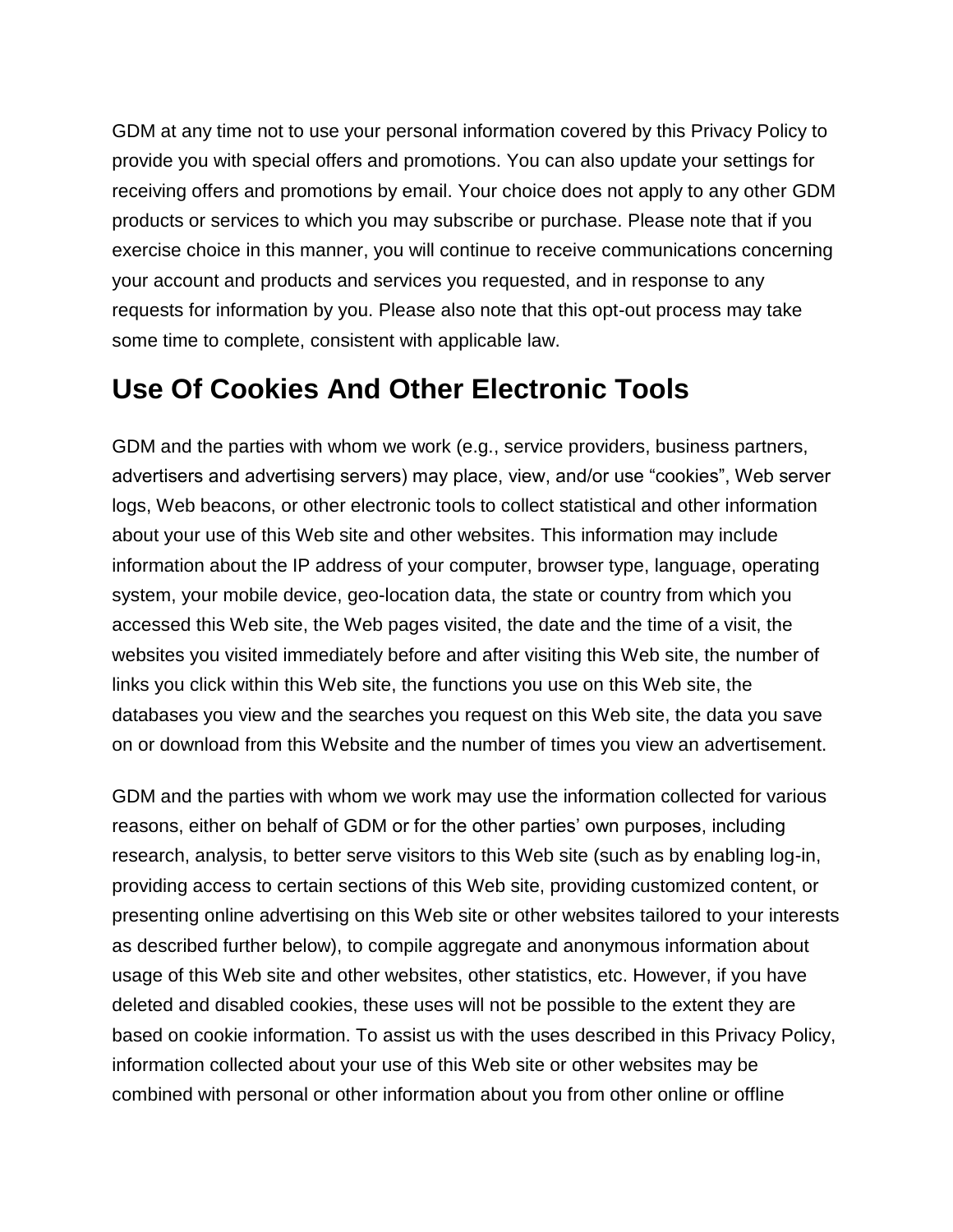sources. If you prefer that we not combine non-personal information that has been collected, through cookies, about your use of this Web site or other websites with personal or other information about you, then please delete and disable cookies for each browser, on each computer you use to surf the Web.

Most browsers are set to accept cookies by default. If you prefer, you can usually set your browser to disable cookies, or to alert you when cookies are being sent. Likewise, most mobile devices allow you to disable the ability for geo-location information to be collected from your mobile device. The help function on most browsers and mobile devices contains instructions on how to set your browser to notify you before accepting cookies, disable cookies entirely, or disable the collection of geo-location data. You need to set each browser, on each device you use to surf the Web. Thus, if you use multiple browsers (e.g., Chrome, Safari, Internet Explorer, Firefox, etc.), you should repeat this procedure with each one. Similarly, if you connect to the Web from multiple devices (e.g., work and home), you need to set each browser on each device. However, if you disable cookies or refuse to accept a request to place a cookie, it is possible that some parts of this Web site, such as the polls, surveys, contests, and product sales, and certain areas of the Web site for which you need to log in, will not function properly, and the advertising you receive when you visit this Web site may not be advertisements tailored to your interests.

#### **Advertisements**

GDM, its designated service providers, or third-party advertisers or their advertising servers may also place or recognize unique cookies on your computer or use other electronic tools in order to help display advertisements that you see on this Web site or on other websites. Information about your visits to, and activity on, this Web site and other websites, an IP address, the number of times you have viewed an advertisement, and other such usage information is used, alone or in combination with other information, to display on your device screen advertisements that may be of particular interest to you. We may use Web beacons, provided by third-party advertising companies, to help manage and optimize our online advertising and product performance. Web beacons enable us to recognize a browser's cookie when a browser visits this Web site, and to learn which banner ads bring users to this Web site. The use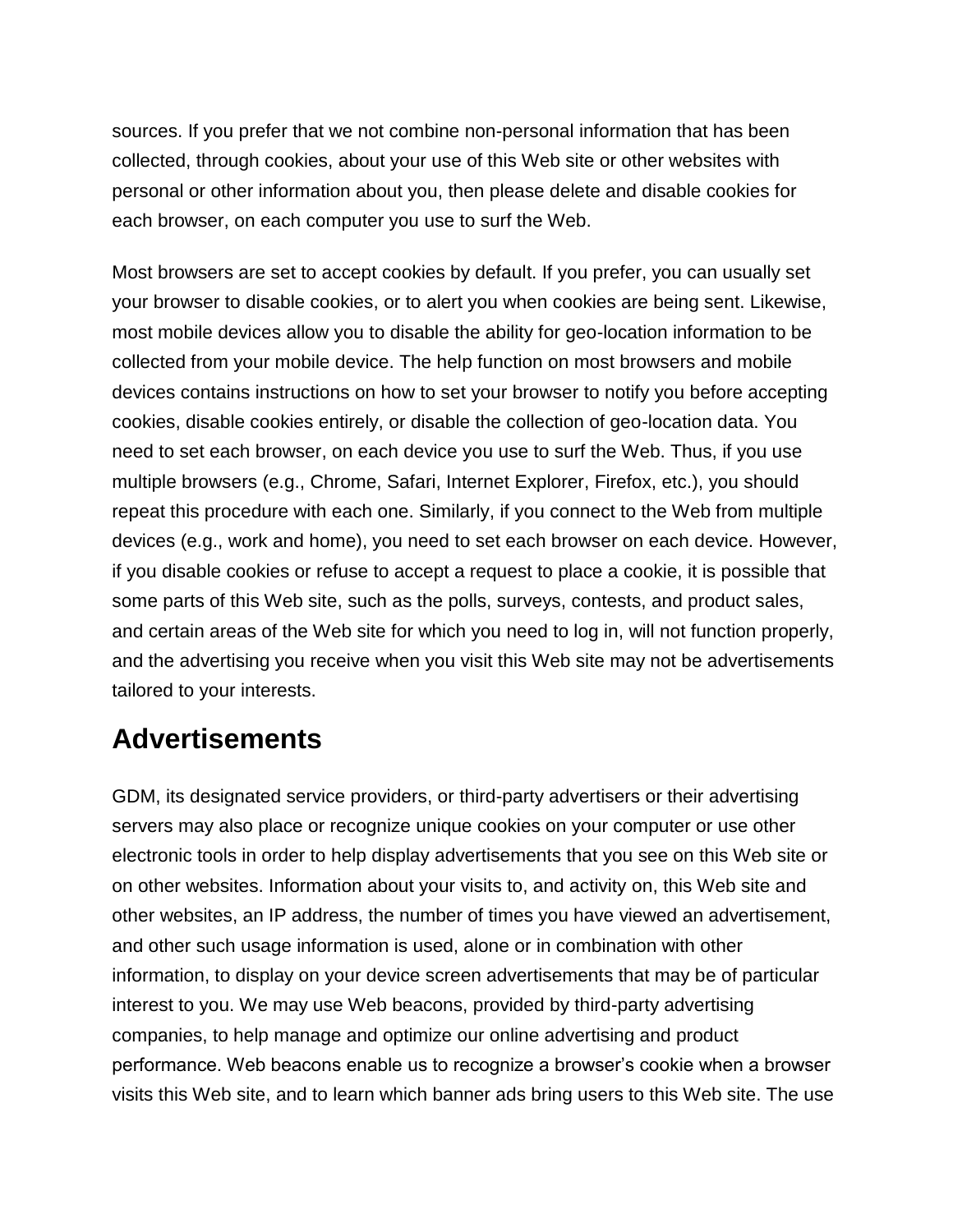and collection of your information by these third-party service providers, and third-party advertisers and their advertising servers is not covered by this Privacy Policy. GDM adheres to the industry's Self-Regulatory Principles for Online Behavioral Advertising. GDM's designated service providers assist GDM with advertisement display functions and related analytics for this Web site.

#### **Disclosure Of Personal Information And Other Information**

GDM may share your personal and other information with our affiliates (including affiliated websites under common ownership or control) and designated service providers. GDM may share with other third parties information about our Web site users, such as your use of this Web site or other websites, and the services provided on this Web site or other websites, but only on an anonymous and aggregate basis. GDM may also share your personal information with a sponsor or other third party ("Third-Party Provider") that provides you with special offers or promotions that may be of interest to you. You may instruct GDM at any time not to share your personal information covered by this Privacy Policy with such Third-Party Providers. If you participate in certain features of this Web site (e.g., sharing news stories of interest), please note that any information you or others voluntarily disclose through use of these features, becomes available to the public and/or other users whom you have designated. If you choose to provide access to designated individuals, please be aware that any information you post will be visible to such individuals for their use. GDM is not responsible for the information that you or others choose to disclose publicly on this Web site, and neither GDM's nor others' use of such information is subject to this Privacy Policy.

GDM may also disclose your personal and other information to unaffiliated third parties if we believe in good faith that such disclosure is necessary: (a) to comply with the law or in response to a subpoena, court order, or other legal process, subject to GDM's Law Enforcement Data Request Statement; (b) to protect the interests, rights, safety, or property of GDM or others; (c) to enforce any terms of service on this Web site; (d) to provide you and other users of this Web site with the services or products requested by you and/or the other users (including allowing a purchaser of GDM or a GDM division to continue to serve you), and to perform other activities related to such services and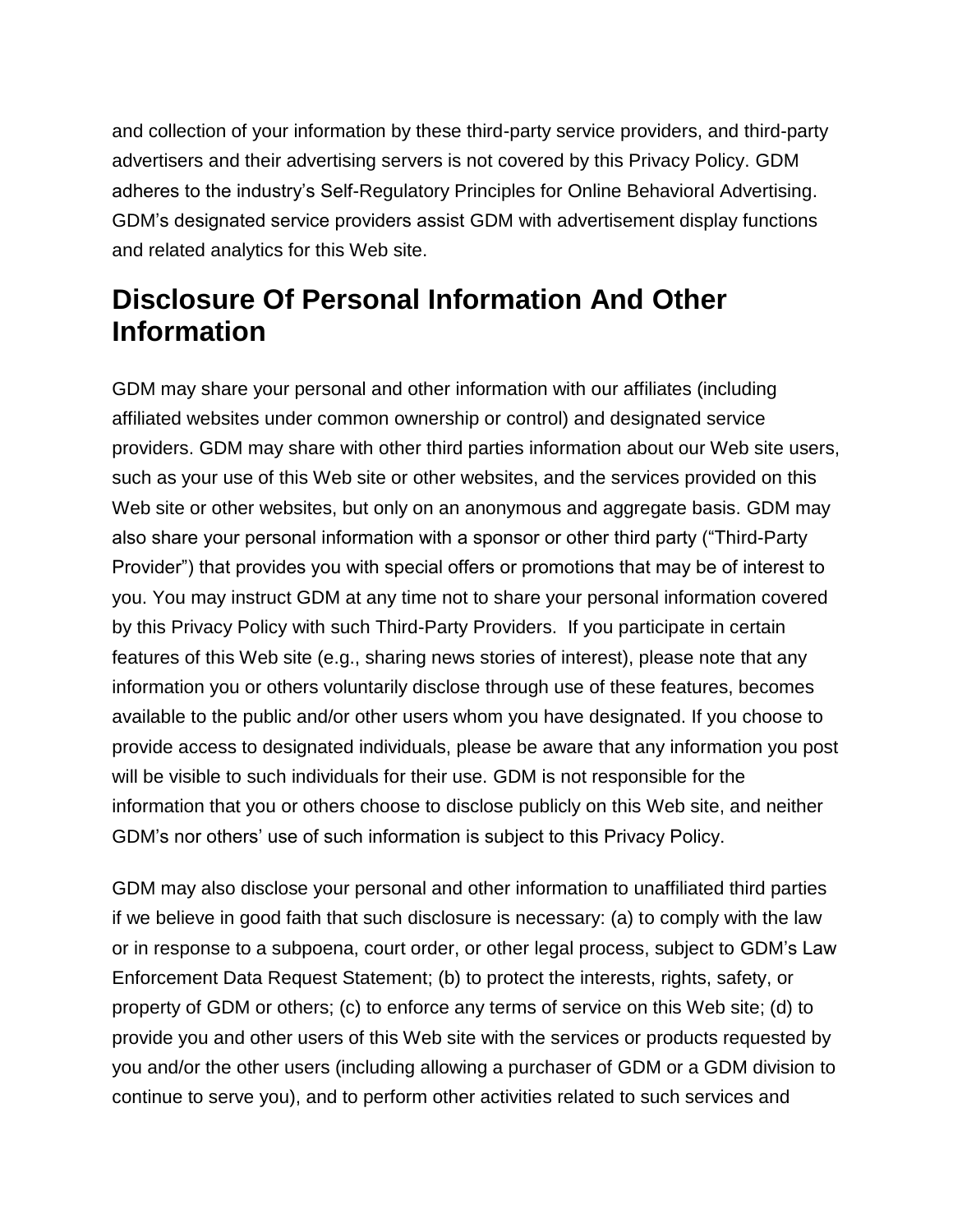products, including billing and collection; (e) to provide you with special offers or promotions from GDM that may be of interest to you; or (f) to operate GDM's systems properly.

The collection, further use, and/or disclosure of your information by Third-Party Providers or by other third parties is not the responsibility of GDM. Rather, such collection, use, and/or disclosure is governed by the third parties' privacy policies.

# **Accuracy And Security Of Personal Information**

Any personal information you provide to GDM is kept on secure servers. GDM uses reasonable administrative, technical, personnel, and physical measures (a) to safeguard personal information against loss, theft, unauthorized use, disclosure, or modification; and (b) to ensure the integrity of the personal information. To help us protect your privacy, you should maintain the secrecy of the logon ID and password you may have set up in connection with your participation in this Web site's service.

## **Accessing And Updating Your Personal Information**

To access, review, rectify, or delete your personal information covered by this Privacy Policy, please contact us. While GDM will make reasonable efforts to accommodate your request, we also reserve the right to impose certain restrictions and requirements on such access requests, if allowed or required by applicable laws.

## **Links To Third-Party Websites**

GDM may provide links to third-party websites, including social networking websites. Since we do not control third-party sites and are not responsible for any information you may provide while on such sites, we encourage you to read the privacy policies on those websites before providing any of your information on such sites.

# **Questions Regarding This Privacy Policy**

If you have questions regarding this Privacy Policy, please contact us by email. Please include "Privacy" in the Subject line of your inquiry.